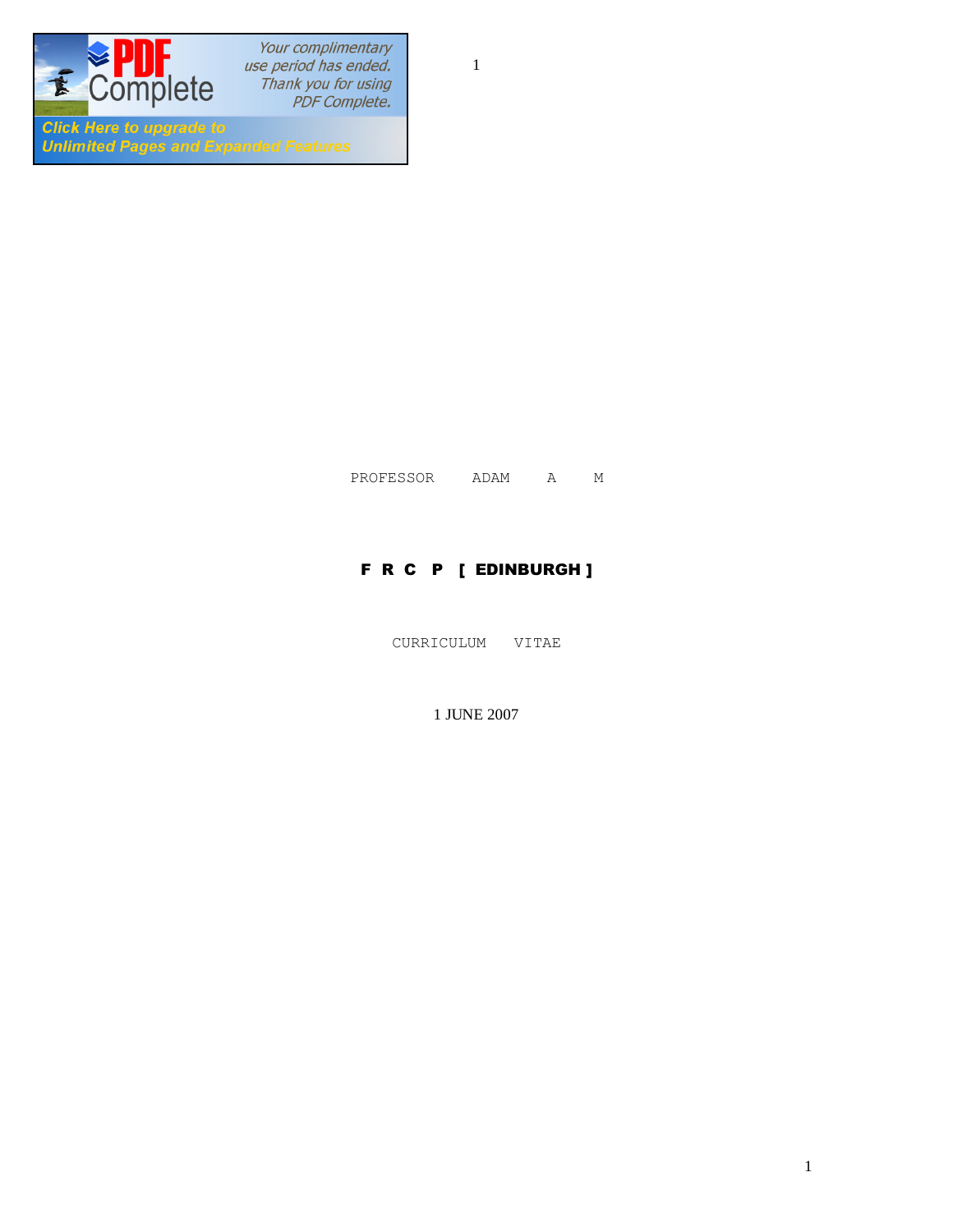

2

| re to upgrade to<br>d Pages and Expanded Features | Professor Adam M. Adam<br>FRCP [EDINBURGH]<br>$5TH$ May 1952                                                                       |                                                                                                                                              |  |
|---------------------------------------------------|------------------------------------------------------------------------------------------------------------------------------------|----------------------------------------------------------------------------------------------------------------------------------------------|--|
| PLACE OF BIRTH                                    | Mombasa, Kenya.                                                                                                                    |                                                                                                                                              |  |
| <b>SEX</b>                                        | Male                                                                                                                               |                                                                                                                                              |  |
| <b>MARITAL STATUS</b>                             |                                                                                                                                    | Married with five children                                                                                                                   |  |
| <b>NATIONALITY</b>                                | Kenyan                                                                                                                             |                                                                                                                                              |  |
| I.<br><b>EDUCATION:</b>                           |                                                                                                                                    |                                                                                                                                              |  |
| Jan. 1967-Dec. 1970                               | Khamis secondary school<br>Graduated with eight Ordinary Levels, University of<br>Cambridge School Certificate Examination         |                                                                                                                                              |  |
|                                                   | English Language<br>Mathematics<br>Physics/Chemistry<br>Biology<br>Religious Knowledge<br><b>Health Science</b><br>Geography       | Distinction One<br>Distinction One<br>Distinction One<br>Distinction One<br>Distinction One<br>Distinction One<br>Distinction One            |  |
| Jan. 1971-Jan. 1973                               | Strathmore College<br>Graduated with University of London Advanced<br>Level GCE A Levels;                                          |                                                                                                                                              |  |
|                                                   | <b>Biology</b><br>Physics<br>Chemistry<br>Kiswahili                                                                                | Grade A<br>Grade A<br>Grade A<br>Grade A                                                                                                     |  |
| <b>July 1973-July 1978</b>                        | Faculty of Medicine, University of Nairobi<br>Medical School Grades<br>Distinction<br>Anatomy<br>Biochemistry<br>Distinction       |                                                                                                                                              |  |
|                                                   | Physiology<br><b>Behaviour Sciences</b><br>Pharmacology<br>Community Health<br>Medicine<br>Paediatrics<br>And Bachelor of Surgery. | Distinction<br>Distinction<br>Distinction<br>Distinction<br><b>High Credit</b><br>Credit<br>Graduated in July 1987 with Bachelor of Medicine |  |
| Nov.1981-Jan. 1982                                | Of London.                                                                                                                         | Diploma in Fertility Regulation. Royal Postgraduate<br>Medical School, Hammersmith Hospital, University                                      |  |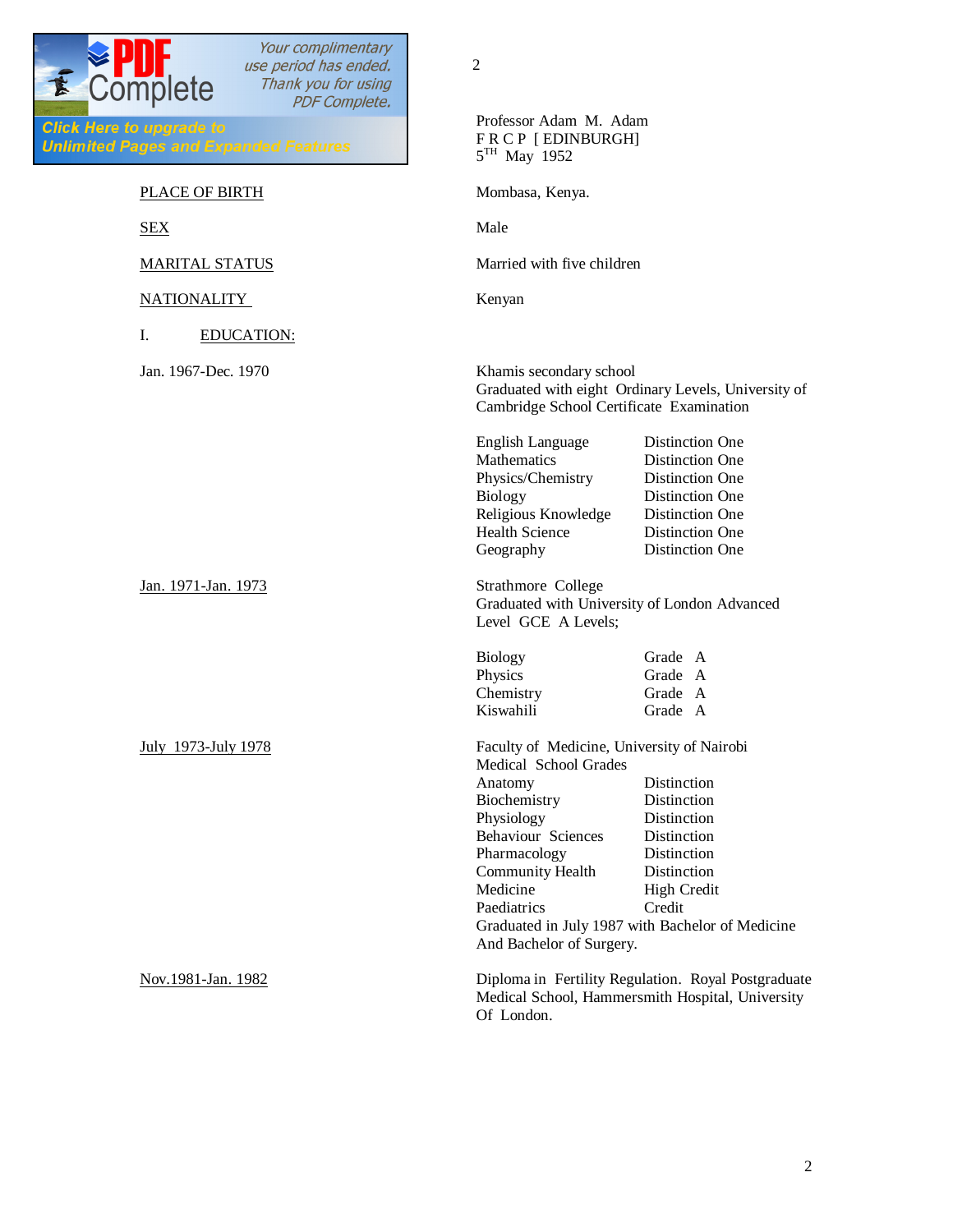| Your complimentary<br><b>≫ PUF</b><br>Complete<br>use period has ended.<br>Thank you for using<br><b>PDF Complete.</b> | 3                                                                                                                                                                           |
|------------------------------------------------------------------------------------------------------------------------|-----------------------------------------------------------------------------------------------------------------------------------------------------------------------------|
| <b>Click Here to upgrade to</b><br><b>Unlimited Pages and Expanded Features</b>                                        | Attended advanced medicine course, Hammersmith<br>Hospital, London, Royal Postgraduate Medical<br>School, University of London.                                             |
| <u>May 1982 6 June 1983</u>                                                                                            | Attended advanced medicine course at Whittington<br>Hospital, London, North Middlesex Hospital and<br>Guys Hospital, London.                                                |
| October 1983                                                                                                           | Passed the final examination of the Membership<br>Of the Royal Colleges of Physicians of the United<br>Kingdom and elected M. R. C. P. [U. K.]                              |
| Oct. 1986 ó Oct. 1987                                                                                                  | Postgraduate fellow in Clinical Neurology at Guys<br>Hospital Medical School, London. sponsored by<br>The Royal College of Physicians of London.                            |
| <b>April 1987</b>                                                                                                      | Attended advanced course in Clinical Neurology<br>University of Edinburgh. U. K.                                                                                            |
| <b>April 1989</b>                                                                                                      | Attended refresher course in clinical neurology<br>At the Royal College of Physicians of Edinburgh<br>Organized by the University of Edinburgh.                             |
| <b>July 1994</b>                                                                                                       | Acquired the Fellowship of the Royal College of<br>Physicians at Edinburgh ó F. R. C. P.[Edinburgh].                                                                        |
| <u>Aug. 1995</u>                                                                                                       | Attachment at the Ultrasonic Angiology Unit<br>At Guys Hospital, London. under DR T S<br>Padayachee, for carotid and transcranial colour<br>Doppler.                        |
| Sept. 1997 ó Nov. 1997                                                                                                 | Attended advanced Clinical Neurophysiology<br>Tutelage of a substitute of single fibre<br>Electromyography under Dr Peter Payan at<br>Guys Hospital Medical School, London. |
| П.<br><b>CLINICAL EXPERIENCE</b>                                                                                       |                                                                                                                                                                             |
| Aug. 1978 6 July 1979                                                                                                  | Completed internship in General Medicine and<br>General Surgery. Kenyatta National Teaching<br>Hospital.                                                                    |
| Aug. 1979 ó Feb. 1980                                                                                                  | Rotating senior house officer in Peadiatrics,<br>Neonatology, Obstetrics and Gynaecology,<br>Kakamega General Hospital.                                                     |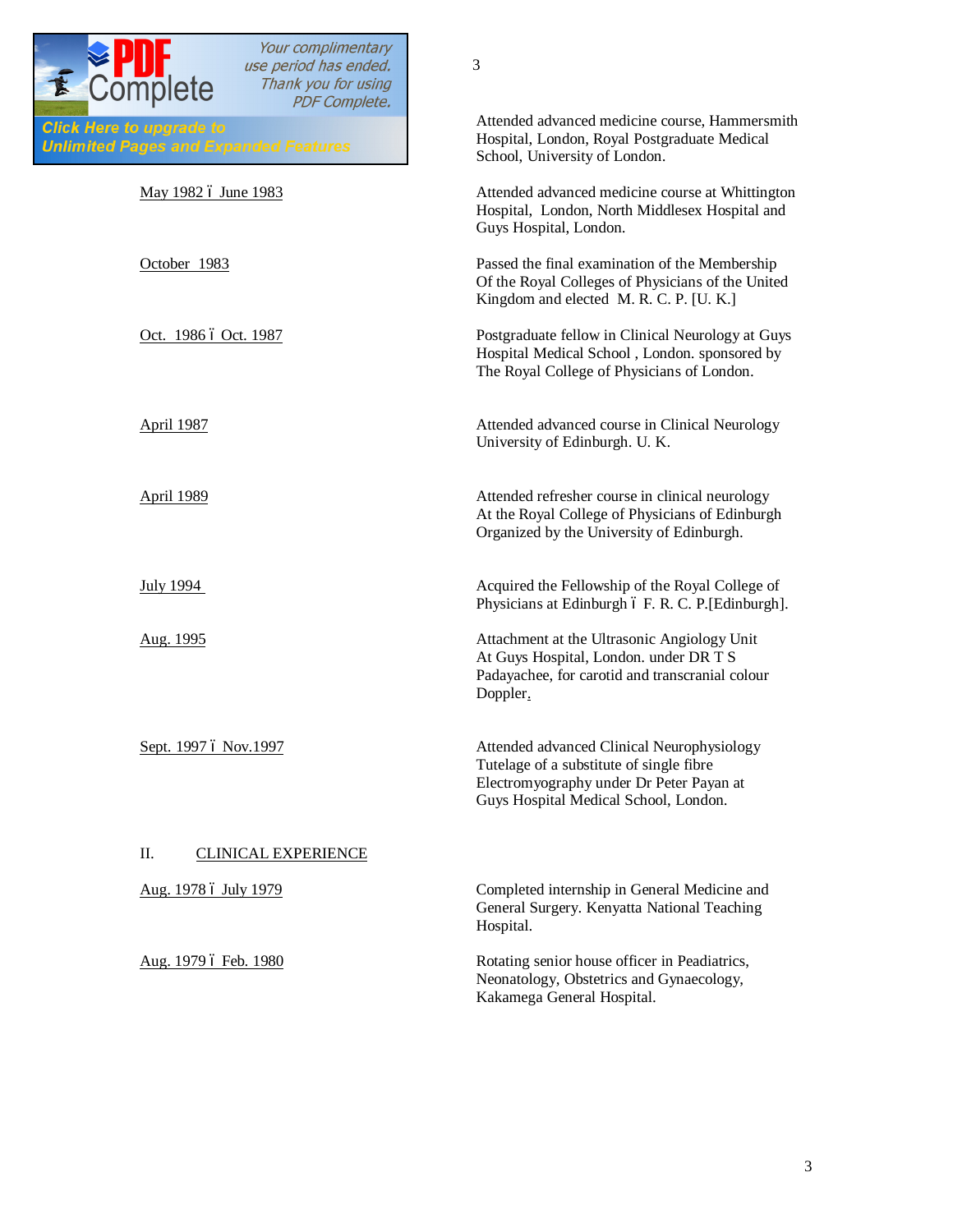

Click Here to upgrade to<br>
Unlimited Pages and Expanded Features<br>
Versuite National Hessiel

4

Kenyatta National Hospital.

Feb. 1982 6 Oct. 1983 **Hon.** Senior House Officer in General Medicine At Guys Hospital, London.

Nov. 1983 6 Sept. 1986 **Consultant Physician and Neurologist**, Kenyatta National Teaching Hospital.

Oct. 1986 6 Oct. 1987 Clinical fellow in Neurology at Guys Hospital, London.

Nov. 1987 to present Consultant Neurologist and Physician, Kenyatta National Hospital. Head of Neurology services And Neurology clinic. Kenyatta National Teaching Hospital.

### III. TEACHING EXPERIENCE.

March 1980 6 Sept 1981 Teaching of bedside medicine to undergraduate Medical students. Classroom teaching of clinical pharmacology to Third and fifth year medical students. Nov. 1983 to the present Bedside and classroom teaching of clinical Neurology to postgraduate Master of Medicine Candidates and post-MMED. Fellows interested in Neurology. Classroom and bedside teaching of neurology and Medicine to medical, dental, pharmacy, BSC nurses And clinical officers.

Giving lectures, organising seminars, to general Medical practitioners, postgraduate students and Physicians in epilepsy and other neurology topics In various venues outside the University of Nairobi.

### IV ADMINISTRATIVE EXPERIENCE

Secretary to the combined postgraduate committee Of the departments of medicine and peadiatrics.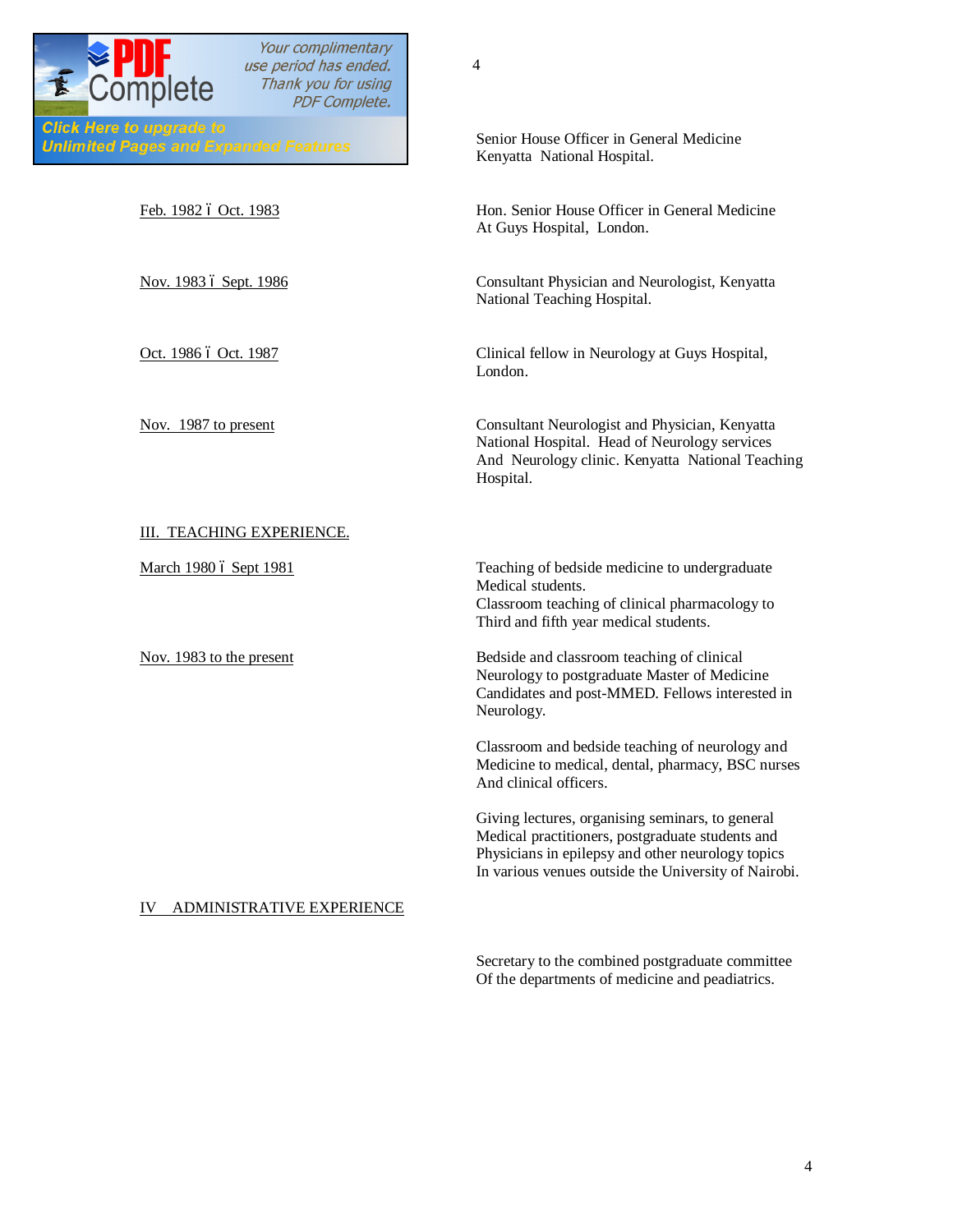

**Click Here to upgrade to Unlimited Pages and Expanded Features** 

Later chairman of the above committee.

Compiling and editing the Master of Medicine MCQ And essay papers and selection of patients for the Long and short cases with organization of the clincal And other parts of part I and II of the above Postgraduate examinations.

Organization of lecture programs for various Disciplines in medicine.

Organization of clinical teaching rotations for Undergraduate and postgraduate students and Their progressive assessments.

Arrangements of revision programmes for the Fifth year medical students and postgraduate Candidates.

Organizer of international elective students.

Chairman and organizer of medical clinico-Pathological grand rounds. Chairman of textbook committee.

 Chairman [acting] of department of medicine On many occasions since November 1994

Chairman [ acting ] of department of medicine from November 1999 to March 2000.

### V CONTRIBUTION TO OTHER SPHERES OF UNIVERSITY LIFE

Sept. 1984 6 Oct. 1986. Warden to Kenyatta Medical Students Hall Of Residence.

#### VI ACADEMIC CAREER

- 1. March 1980 6 Tutorial fellow, Department of Medicine, University of Nairobi.
- 2. February 1984 6 Lecturer in Medicine, Department of Medicine, University of Nairobi.
- 3. February 1988 6 Senior Lecturer in medicine and neurology, Department of Medicine, University of Nairobi.
- 4. March 1995 ó Associate Professor of medicine and neurology, Department of Medicine. University of Nairobi.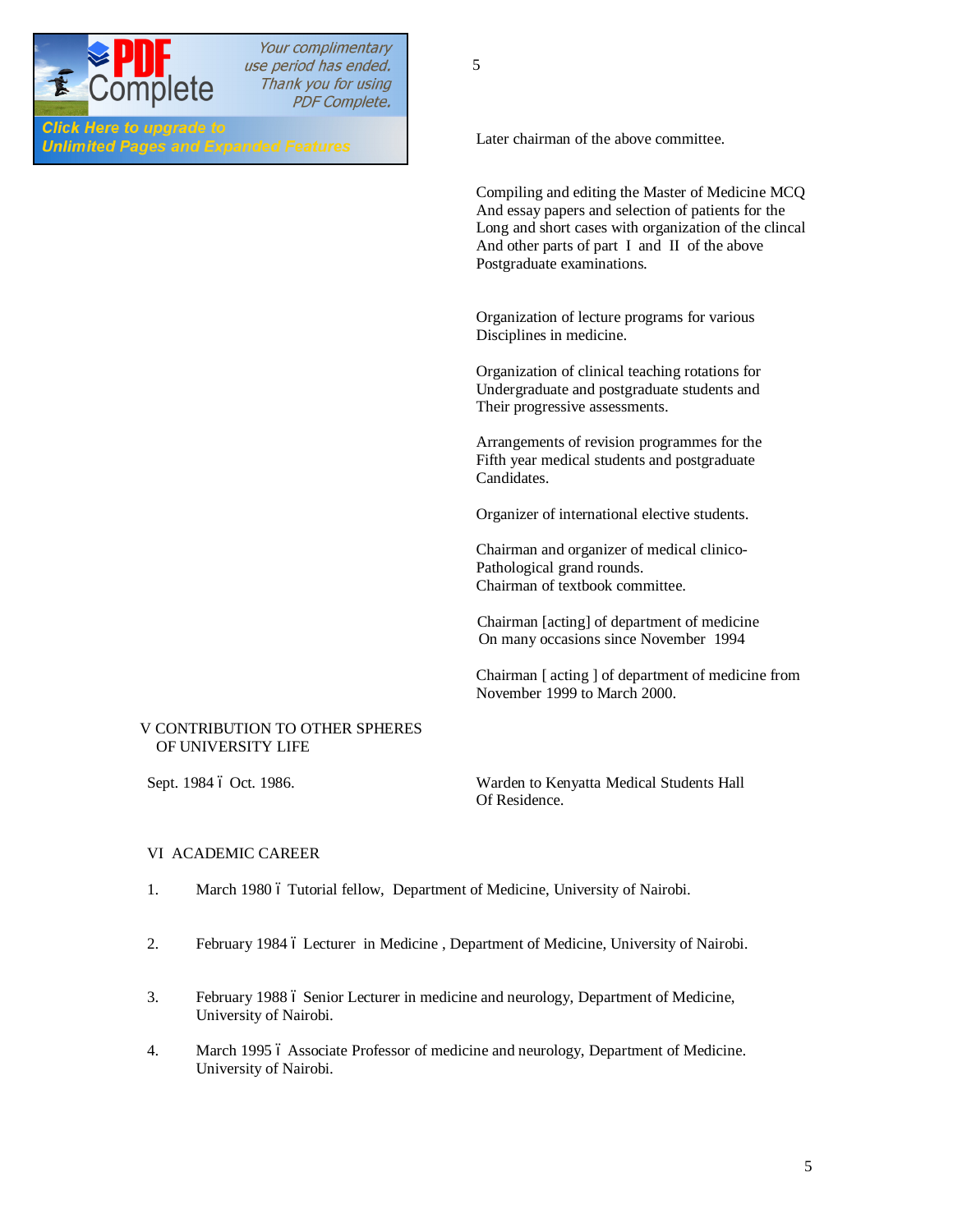

## VII ORIGINAL RESEARCH PAPERS PUBLISHED

- 1. A. M. ADAM, J Nganga and C Muthaura: The profile of N-acetylator status in healthy African volunteers. E.A.M. J. 58: 401-404, 1981.
- 2. A. M. ADAM. And H. J. Rogers: Gas-liquid chromatographic assay of aminoglutethimide And high-performance liquid chromatographic assay of its acetyl metabolite in biological Fluids. Journal of Chromatography [Amsterdam] 307: 129-135, 1984.
- 3. A. M. ADAM, H. J. Rogers, S. A. Amiel, and R. D. Rubens: The effect of acetylator phenotype On the dispostion of aminoglutethimide . British Journal of Clinical Pharmacology 18:495-505, 1984.

This is the first paper ever to show that fast acetylation does not always facilitate elimination. With aminoglutethemide and other compounds it does the opposite, it retards the elimination of Certain compounds.

4. A. M. ADAM, I. D. Bradbrook, H. J. Rogers: The simultaneous assay of aminoglutethimide and Its acetyl metabolite by high performance liquid chromatography. Journal of Cancer Chemotherapy and Pharmacology . 15: 176-178, 1985.

This is the first high performance liquid chromatography assay of aminoglutethimide and its Acetyl metabolite.

- 5. A. M. ADAM, D. O. Orinda: Focal kinesigenic choreoathetosis preceding the development of Steele 6 Richardson syndrome. Journal of Neurology, Neurosurgery and Psychiatry. 49: 957-959, 1986.
- 6. A. M. ADAM, S. M. Bhatt. and L. S. Otieno: Behcet & syndrome presenting with multiple Cerebral and brainstem infarcts in an African, a case report. E. A. M. J. 64: 558-560, 1987.
- 7. A. M. ADAM, R. C. Hughes, J. Payan, I. McColl: Peripheral neuropathy and hyperthamia Lancet I: 1270-1271, 1987.
- 8. A. M. ADAM: Skull radiographic measurements of normals and patients with basilar impression Use of Landzertøs angle. Surgical and Radiologic Anatomy. Vol. 9 issue 3, 1987.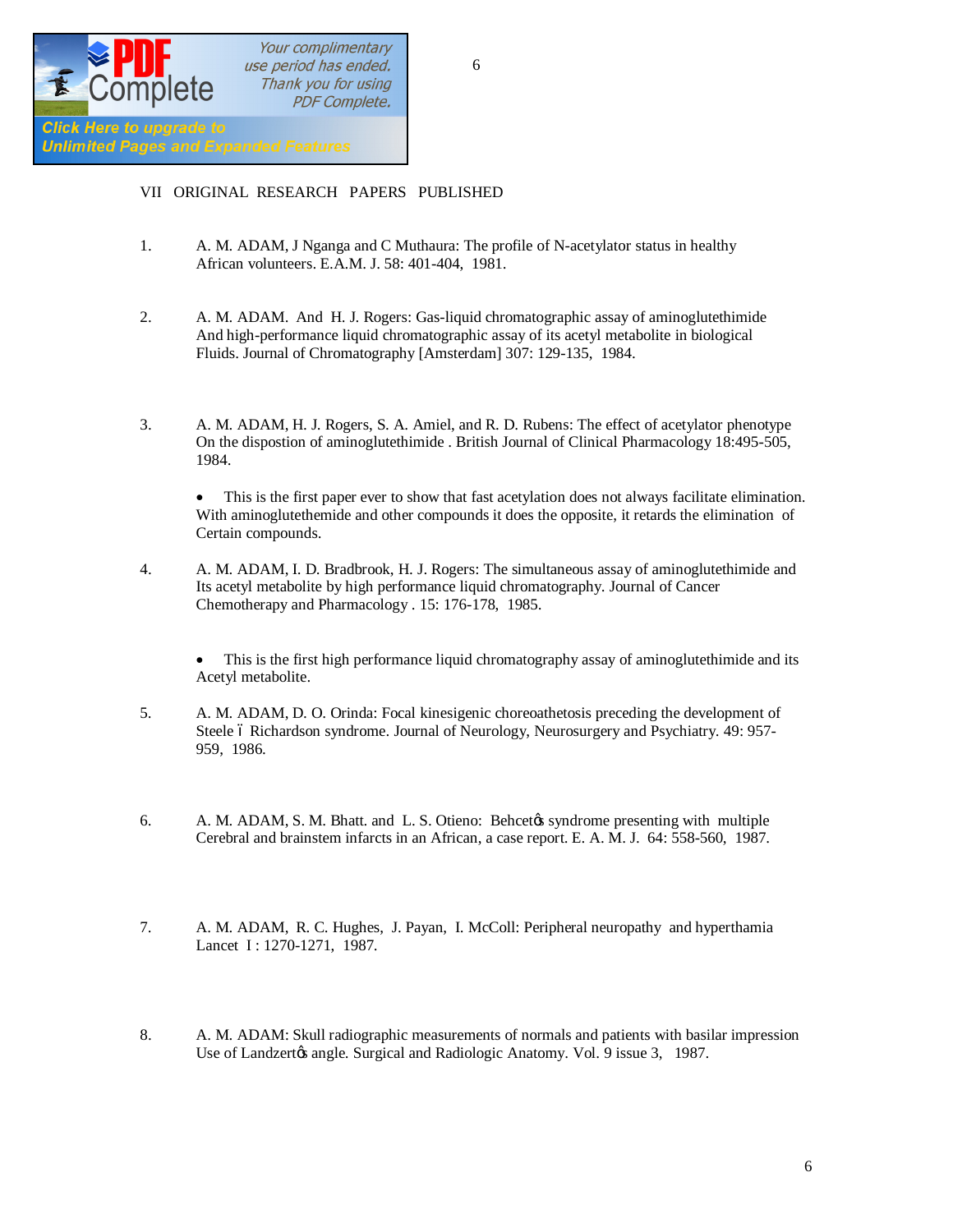

**Unlimited Pages and Expanded Features** 

**9. A. M. Hall, R. A. C. Hughes, and W. A. Taylor: Chronic Click Here to upgrade to** Lewis rats. Neuropathology and Applied Neurobiology.

> \*This is the first experimental model of chronic inflammatory demyelinating polyneuropathy a disease of man.

10. A. M. ADAM. Multiple sclerosis and epidemic in Kenya. E. A. M. J. 66: 503-506, 1989.

\*This disease was previously thought not to exist in the Tropics.

- 11 A. M. ADAM. Co-author in Multi Center trial of azathioprine in Multiple sclerosis. Lancet. I: 179-183, 1988.
- 12. R. W. Vaughan, A. M. ADAM, et. al. Major histocompatibility complex class I and II Polymorphism in chronic idiopathic demyelinating polyradiculoneuropathy. Journal of Neuroimmunology. 27: 149-153, 1990.
- 13. A. M. ADAM, Neurological manifestations of Acquired Immunodeficiency Syndrome in a Large teaching hospital in Africa. Advances in Neurology. J. S. Chopra et al editors, Amsterdam Elsevier science publishers, 1999
- 14. A. M. ADAM. Unusual form of motor neuron disease in Kenya. E. A.M. J. 69: 55 6 57, 1992.

\*This is the first paper to show the unusual age distribution of this disease in Africa as is seen in Europe and America.

- 15. A. M. ADAM, Subacute demyelinating polyneuropathy in twelve Human Immunodeficiency Virus seropositive patients in Nairobi, Kenya. African Journal of Neurosciences. 1: 92-92, 1993.
- 16. A. M. ADAM, Progressive multi-system degeneration : Report of five cases. Health Line 1: 82 6 83, 1997.
- 17 A M ADAM, Hyperuricaemia as a cause of benign positional vertigo: European Journal of Neurology. 6: s85. 1999.
- 18 A M ADAM; HYPERURICAEMIA AS A CAUSE OF BENIGN POSITIONAL VERTIGO. J I M A 32: 51-53, 2000.
- 19 A M ADAM; Unusual cause of severe muscle stiffness: Historical aspects of genetics. The Nairobi Hospital Proceedings. IV: 142-145. 2000.
- 20 A M ADAM; Benign Positional Vertigo as a clinical manifestation of Hyperuricaemiaa RECENT DISCOVERY Journal of Neurological Sciences 187: s222. 2001.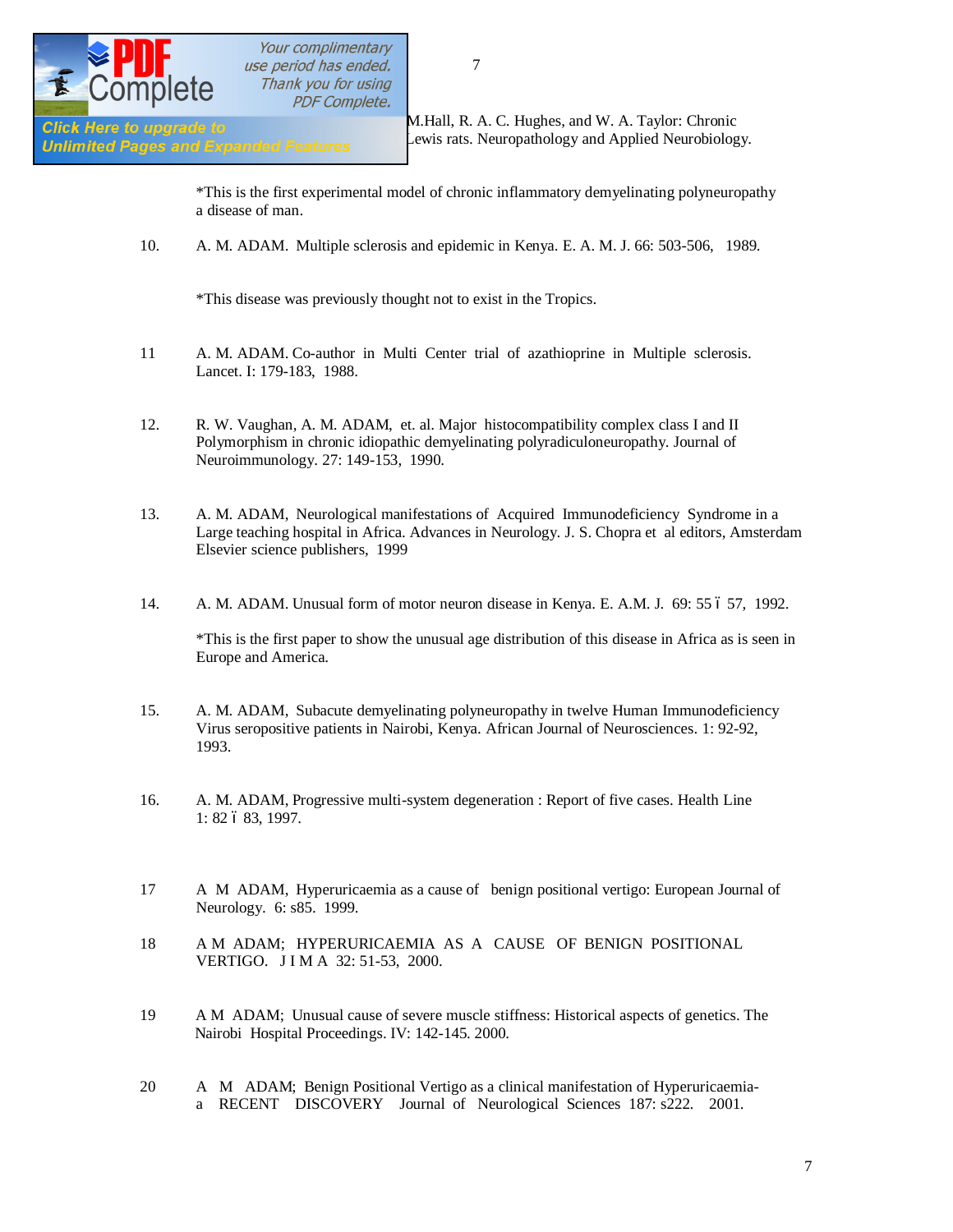

8

**Click Here to upgrade to** 

**Unlimited Pages and Expanded Features** eldt-Jakob disease in Kenya. Tropical Medicine and

- International Health. 10: 710-712, 2005.
	- 22 A. M. ADAM , Akuku O, Neurogenic Hyperpyrexia In Creutzfeldt-Jacob Disease, Journal of Neurological Sciences 238:s503. 2005.
	- VIII ORIGINAL CUTTING EDGE DISCOVERY

 PLATFORM PRESENTATION AT THE XVII WORLD CONGRESS NEUROLOGY LONDON 2001 AND EUROPEAN NEUROLOGICAL SOCIETIES CONGRESS LISBON, PORTUGAL 1999. VERTIGO ASSOCIATED WITH HIGH URIC ACID.

1. A M ADAM; Benign positional vertigo and hyperuricaemia East African Medical Journal 82:376-378, 2005.

#### IN PREPARATION

- 25. A. M. ADAM, Painful neuropathy in H I V patients; a new therapy.
- 26. A. M. ADAM. Neuroleptic malignant syndrome an unusual cause.
- 27. A. M. ADAM. Pachydermoperiostosis a report of six patients.
- 28. A. M. ADAM. A new treatment for writer's cramp.
- 29. A. M. ADAM. Acute intermittent porphyria presenting with hyperventilation and proximal peripheral neuropathy in an African girl.
- 30. A. M. ADAM. Pseudoxanthoma elasticum in a Sickler [HbSS].
- IX REVIEW PAPERS PUBLISHED
- 1. A. M. ADAM, Advances in the management of Parkinson $\alpha$  disease: E. A. M. J. 62: 143 6 146, 1985.
- 2. A. M. ADAM, Editorial, current concepts in motor neuron disease. E. A. M. J. 69: 53 6 54, 1992.
- 3. A. M. ADAM, Practical treatment of epilepsy. K. A. P. N. 1: 8 6 9, 1996.
- 4. A M ADAM, Cryptococcal meningitis in H I V patients, African Journal of Hospital Medicine, 14: 77-82, 2000.
- X RESEARCH IN PROGRESS
- 1. The aetiology of Jacksonian epilepsy at Kenyatta National Hospital.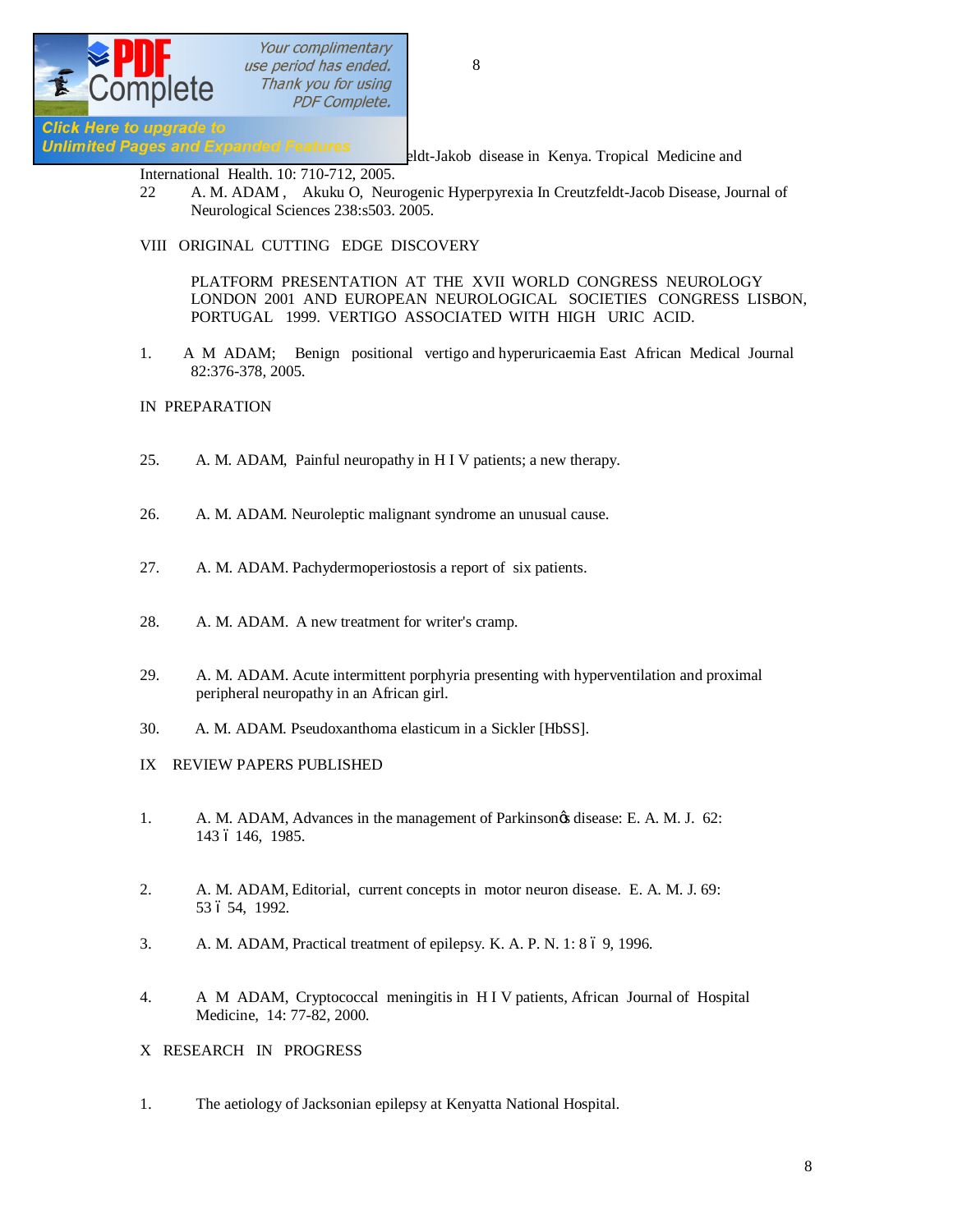

Click Here to upgrade to<br>
Unlimited Pages and Expanded Features<br>
Unlimited Pages and Expanded Features<br>
Sarre Sydrome at Kenyatta Hospital.

- 3. The neurophysiological features of carpal tunnel syndrome in Kenya.
- 4. H. T. L. V. 6 I antibodies in Tropical Spastic Paraplegia in Kenya.
- 5. Relationship between benign paroxysmal positional vertigo and hyperuricaemic states.

### XI TEXTBOOK PUBLISHED

TEXTBOOK OF PROBLEM ORIENTED GENERAL AND TROPICAL NEUROLOGY

ISBN Number 9966-762-00-0, Ama PUBLISHERS. 2005.

- X II CONTRIBUTION TO A TEXTBOOK.
- 1. NEURO-AIDS

ADVACES IN NEUROLOGY

1999 pp 203.

Elsevier science publishers. Amsterdam.

### XIII CONFERENCES ATTENDED AND PAPERS READ

- 1. Sixth World Congress of Clinical Pharmacology:  $\delta$ Effect of acetylator phenotype on the Disposition of aminoglutethimide. ö June 1985. London.
- 2. 31<sup>st</sup> Annual Scientific Conference of the Association of Physicians of East and Central Africa  $4.68$ <sup>th</sup> June 1984. Mombasa.
- 3. Presented a paper:  $\ddot{\text{o}}$  Multiple Sclerosis an Epidemic in Kenya  $\ddot{\text{o}}$  at the annual scientific Conference of the association of Physicians of East and Central Africa. 22 6 26<sup>th</sup> August 1988. Harare, Zimbabwe.
- 4. Advances in neurology conference organized by Prof. C. Warlow. April 1989. Edinburgh. U.K.
- 5. Presented a paper:  $\delta$ Chronic relapsing neuropathy induced in Lewis rats  $\ddot{o}$  at the International Brain Research Organization. First held at Nairobi, Kenya. April 1988.
- 6. Presented a paper:  $\delta$ Neurological manifestations of AIDS at Kenyatta Hospital at the  $14<sup>th</sup>$ World Congress of Neurologyö October 1989. New Delhi, India.
- 7. Presented a paper:  $\delta$ Unusual form of motor neuron disease in Kenya dat the annual conference Of the Association of Physicians of East and Central Afica. August 1990. Nairobi.
- 8. Attended the VI World Congress of Clinical Neurophysiology June 1992, Jerusalem, Israel.
- 6. Presented a paper:  $\delta$ Five cases of Jakob Creutzfeldt Disease in Kenya. $\ddot{o}$  At the III Aga Khan Medical Conference. October 1992. Nairobi.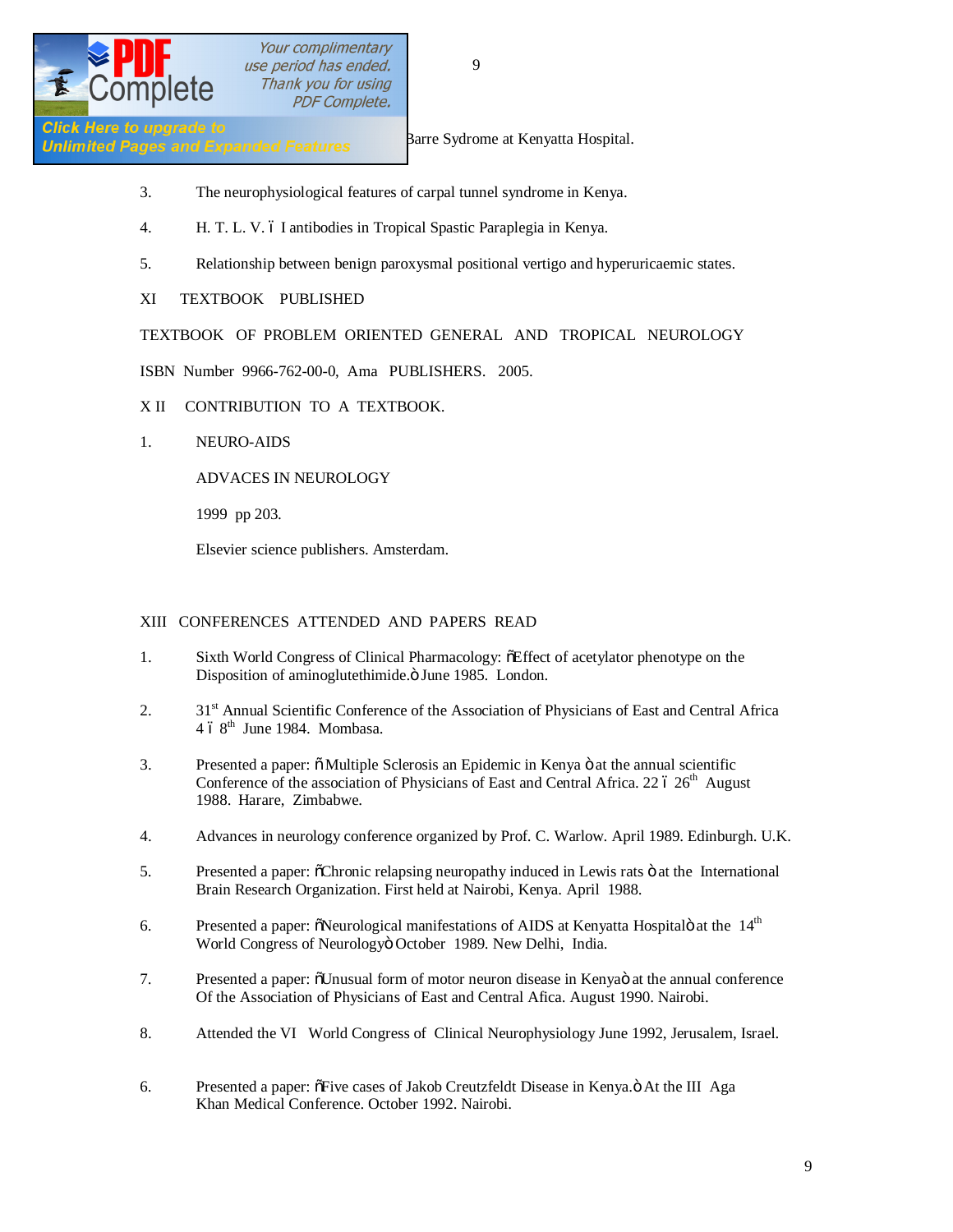

**Click Here to upgrade to** 

Your complimentary use period has ended. Thank you for using **PDF Complete.** 

## **Unlimited Pages and Expanded Features**

- 7. Presented a paper:  $\delta$ Behcet& sydrome with neurological manifestations. $\ddot{o}$  At the first annual Scientific conference of the Kenys Association of Dermatologists. November 1988. Nairobi.
- 8. Presented a paper:  $\delta$ Subacute demyelinating polyradiculoneuropathy in twelve H I V sero-Positive patients in Nairobi.  $\ddot{o}$  At the first SONA international neuroscience conference. March 1993. Nairobi.
- 9. Presented a paper:  $\delta$ Painful neuropathy in H I V sero-positive patients: its response to a short Course of oral prednisolone. " Meeting of the Europian Federation of Neurological Societies. December 1993. Berlin. Germany.
- 10. Presented a paper:  $\delta$ Unusual presentation of hypocalcaemia in alcoholics. $\delta$  September, 1996. Gottingen. Germany.
- 11. Presented a paper:  $\delta$ Shy Drager Sydrome: a report of five cases in Nairobio at the Kenya Association of Physicains conference. March 1995. Nairobi.
- 12. Presented a paper:  $\delta$ Diabetic neuropathy peripheral and autonomic. $\delta$  Kenya Association of Physicians conference. March, 1997. Nairobi.
- 13. Presented a paper:  $\delta$ History of fertility science. $\delta$  K. O. G. S. Conference. April 1997. Nairobi.
- 14. Presented a paper:  $\delta$ Economic aspects of epilepsy. $\ddot{o}$  At the Kenya Society for Epilepsy April 1997. Nairobi.
- 15. Attended the annual meeting of the American Association of Electrodiagnostic Medicine September 1997. San Diego. California. U S A.
- 22 Presented a paper , " Hyperuricaemia as a cause of vertigo. " at the Forth European Federation of Neurological Societies Congress in September 1999 in Lisbon, Portugal.
- 23 Presented a paper , " Unusual Neurological Disorders. " at a Neurology Symposium by the Aga Khan Hospital and National Hospital of Neurology and Neurosugery, London, 21<sup>st</sup> October 1999.
- 24 Presented a paper, " Cerebral Malaria and Meningitis. " at General Medicine Symposium ON 3<sup>RD</sup> February 2000 at Aga Khan Hospital, Nairobi.
- 25 Presented a paper "Hyperuricaemia as a cause of benign positional vertigo at the  $7<sup>th</sup>$  Aga Khan Hospital Medical Conference 21<sup>st</sup> September 2000, Nairobi, Kenya.
- 26 Presented a paper "A New Cause of Vertigo" at the 5<sup>th</sup> Annual Scientific Conference of the Kenya Association of Physicians 29<sup>th</sup> September 2000, Nairobi, Kenya.
- 27 Platform presentation of a new discovery in medicine, a new cause of benign positional vertigo, at the prestigious XVII WORLD CONGRESS OF NEUROLOGY 17-22 JUNE 2001 LONDON, UK.

28 Visiting clinical fellow at Imperial College, London and Charring Cross Hospital, Neuro-Otology and Balance laboratory. 7<sup>th</sup>October 2003 to 2<sup>nd</sup> November 2003.

29 Platform presentation. Aga Khan University 9<sup>th</sup> International Scientific Conference, September 2004, Creutzfeldt-Jacob Disease in Kenya.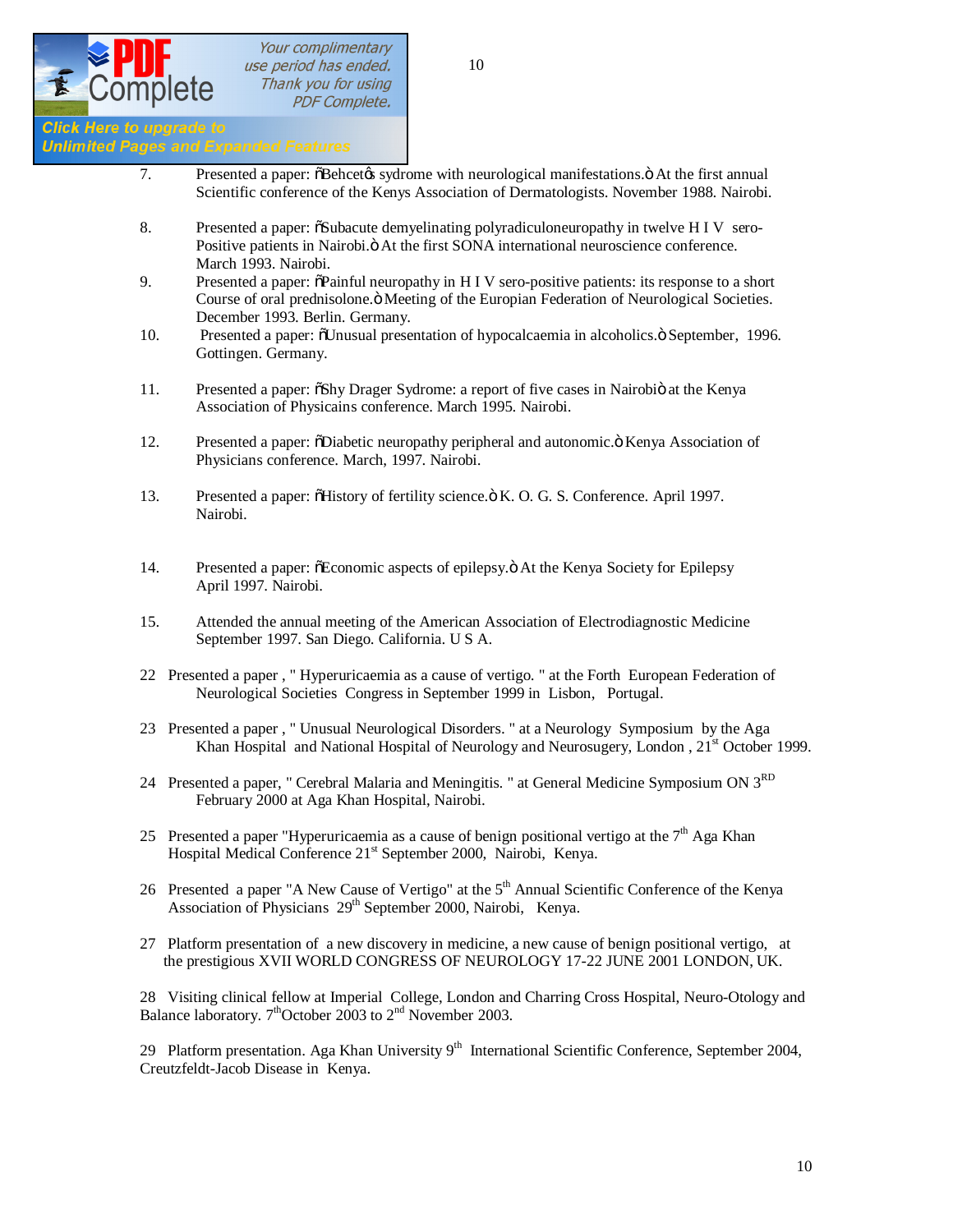

**30 Intervention at Hotel Intercontinental** and **SOLUTE:** Presentation at Hotel Intercontinental

## **Unlimited Pages and Expanded Features**

31 Presented a paper ; Neurogenic Hyperpyrexia in Creutzfeldt-Jacob Disease. XVIII WORLD CONGRESS OF NEUROLOGY, NOVEMBER 2005, SYDNEY, AUSTRALIA.

### XIV JOINT PAPERS PRESENTED

- 1. H I V infection in acute medical medical admissions to Kenyatta Hospital. 1992 compared To 1988/1989. C. Gilks. A. M. ADAM, L. S. Otieno, et al presented by C. Gilks. IX International Conference on AIDS. June 1993, Berlin. Germany.
- 2. H I V associated chronic diarrhoeal disease. C. M. Wachari, J. Paul, C. Gilks, P. Simani. A. M. ADAM, et al read by C. M. Wachari. IX International Conference on AIDS. June 1993, Berlin. Germany.

### XV POSTGRADUATE STUDENTS SUPERVISED

- 1. Thesis title; Subarachnoid haemorrhage at Kenyatta National Hospital. By Dr. F. Kimani.
- 2. Thesis title; Neurological manifestations of AIDS at Kenyatta Hospital, by Dr. Aggarwal.
- 3. Thesis title; Elisa screening test for H I V in urine compared to serum, by Dr. Rogena.
- 4. Thesis title; Prevalence of generalized convulsive status epilepticus in patients admitted to Kenyatta Hospital and short term outcomes Dr. George M Nyale 2006.
- 5. Thesis title; Fertility rate and prevalence outcomes of epileptic women at neurology clinic in Kenyatta National Hospital. Dr. Kariuki James Githinji. 2007.
- 6. Thesis title; Sensitivity patterns, serotypes of Cryptococcus neoformans and diagnostic value on India ink in patients with cryptococcal meningitis at Kenyatta National Hospital. Dr Mohamed Hussein Abdulsamad. 2007.

### XVI AWARDS GIVEN

- 1. 1980 TO 1983 WHO research fellow at Guys Hospital, London.
- 2. 1986 TO 1987 Merck Sharp & Dohme international fellow in Clinical Neurology at Guys Hospital Medical School, London, Also attended professorial rounds [Prof. Gilliat and other sessions At the National Hospital for Neurology and Neurosurgary, Queen $\alpha$  Square, London.
- 3. April 1989 Myre Sim Travelling fellow Royal College of Physicians Edinburgh, at University of Edinburgh, Edinburgh, United Kingdom.
- 4. September to November 1997 Michael Johnson fellow to Department of Clinical Neurophysiology at Guys Teaching Hospital and the Annual Meeting of the American Association of Electrodiagnostic Medicine at San Diego. California. U S A.